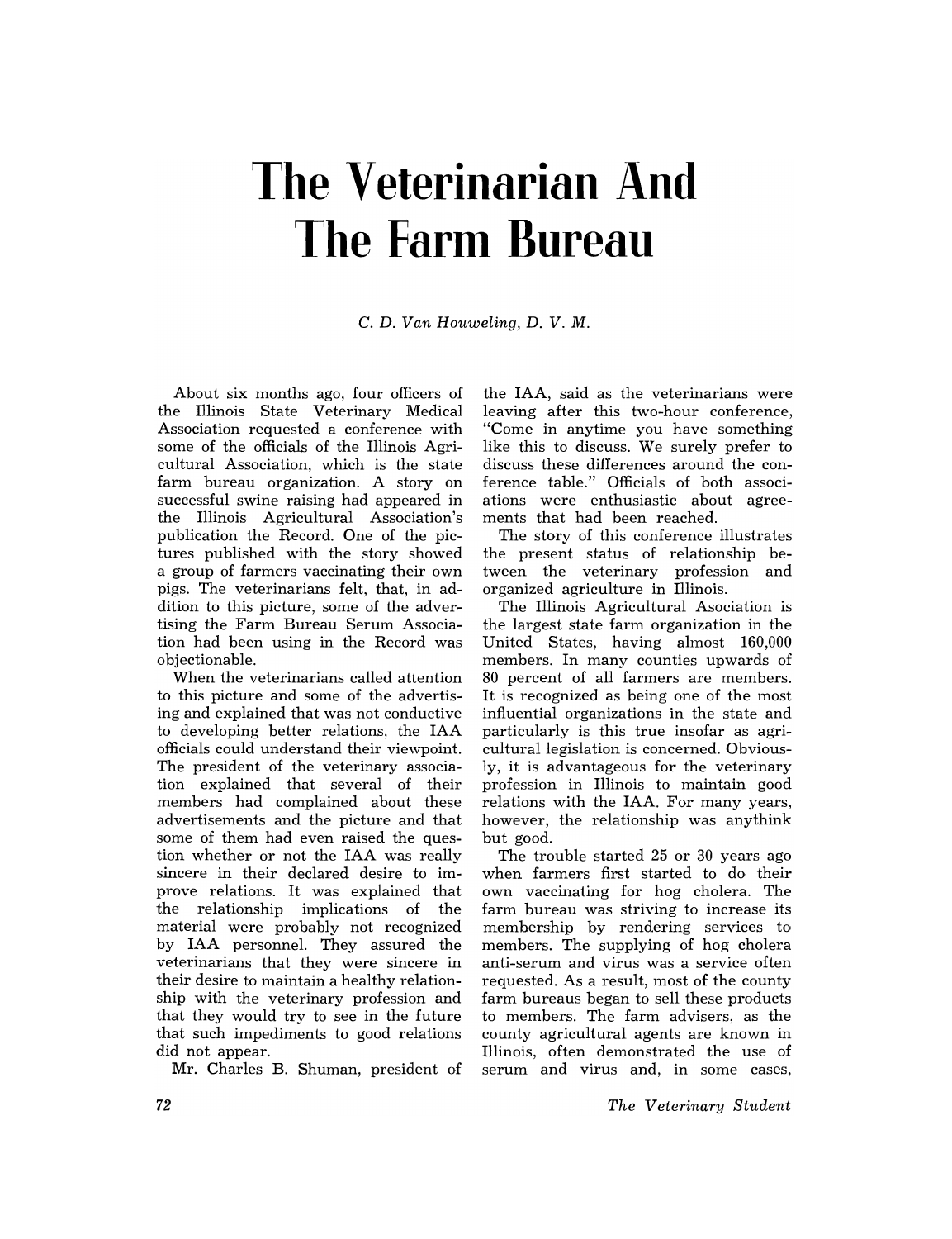actually vaccinated hogs for members. Later a state-wide company, The Illinois Farm Bureau Serum Association, was organized as a farm cooperative and has operated as a procurer and supplier of these biologics for county farm bureaus in the state ever since.

Veterinarians vigorously opposed this movement by the farm bureaus at the time. Attempts were made, without success, to reconcile the differences that arose. The farm bureaus continued to sell these products and veterinarians continued to condemn them for it. For about two decades that was the situation in Illinois.

In the early part of this decade, Dr. C. E. Fidler, who was then state veterinarian, and the officers of the Illinois State Veterinary Medical Association began *{O* confer with officials of the IAA. Perhaps it was somewhat of a surprise to both groups to find that they could work together on many problems.

The State Department of Agriculture was extending and intensifying a campaign against brucellosis at about this time. The farm advisers and the county farm bureaus were asked to help expand the program. The educational and organizational parts of the program were carried on largely by them. In some cases, the county office for the brucellosis work was located in the farm bureau office and much of the clerical work was conducted by farm bureau personnel. This cooperative endeavor made it apparent that much could be accomplished by working together.

Concurrently, the officers of the veterinary medical association were trying to get the Veterinary Practice Act revised. The IAA actively supported this movement, and revisions were effected in the practice law. During this period, the veterinary profession and organized agriculture also worked together to establish a college of veterinary medicine at the University of Illinois.

The ever increasing number of animal diseases and the consequent need for accurate differential diagnosis, coupled with the greatly expanded program of the

county farm bureaus has caused the average farm adviser in Illinois to rely more and more on veterinarians. Because of this reliance on veterinarians, the leading farm advisers in Illinois began to ask, "Why not have a veterinarian on the staff of the IAA?" At the 1945 annual meeting of the IAA, the Board of Directors was authorized to employ a veterinarian. Before proceeding to locate a veterinarian, the Illinois State Veterinary Medical Association Executive Board was consulted.

Mr. Paul E. Mathias, secretary of the



Dr. C. D. Van Houweling, I.S.C. '42, formerly the Director of Veterinary Medicine Relations for the Illinois Agricultural Association. He has recently joined the AVMA executive staff to aid in professional relations.

IAA, made the proposal to Dr. L. A. Dykstra, president of the ISVMA at the time. Mr. Mathias said, "The Board of Directors of the IAA has been authorized to place a veterinarian on the staff. Before we go ahead, we want the Executive Board of your association to consider it and give us vour opinion."

*Spring, 1949*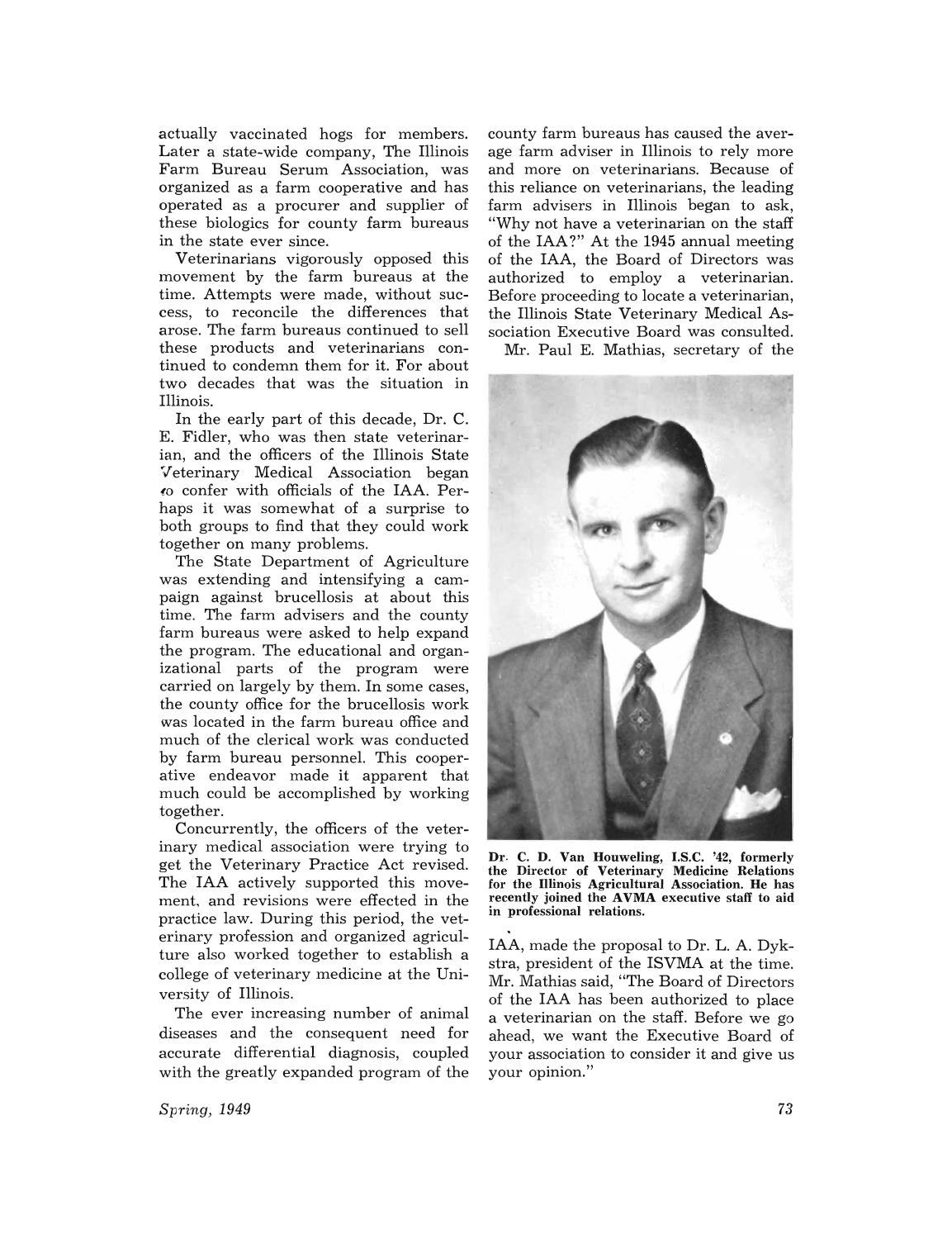Dr. Dykstra first asked, "What will the duties of the veterinarian be?"

"We want him to serve as a technical adviser to the IAA and its affiliated companies and to assist in whatever educational work needs to be done. Of course, we think he can help develop better relations between the farm bureau and the veterinarians and we expect him to work along that line. We realize that we need good veterinarians to help our livestock producers and we want to encourage them to locate in Illinois."

Dr. Dykstra reported this conversation to the Executive Board, and they approved of the idea. They also agreed to make recommendations to the IAA as to who might be qualified for the position.

That briefly is the history of the department of veterinary medical relations of the IAA.

As director of this department of the IAA and working with its affiliated companies, my opinion was often asked on matters that related to animal diseases and relations with veterinarians. For example, when legislation was introduced to modify the state brucellosis law, the Legislative Committee asked for an opinion on the changes and asked me to get the opinion of others. The Cooperative Locker Association was considering legislation which would require inspection of slaughtering establishments and asked for an appraisal of the bill. Since the bill did not provide for ante or post mortem inspection its weaknesses were pointed out. The law was tabled for the session. These are two examples in the legislative field. There were many similar questions, and it was advantageous to the veterinary profession as well as agricultural interests to have available the counsel of a veterinarian.

Most livestock raisers are intensely interested in animal diseases and are anxious to know more about their control and prevention. The farm advisers in Illinois have had for years extension veterinarians from the University of Illinois come to the counties and discuss animal diseases before farmers. I received many similar calls as a staff member of the IAA.



Dr. Van Houweling discusses animal health problems with a member of the Farm Bureau.

Since it was our objective to develop improved relations between farm bureaus, fram advisers and veterinarians, as well as to present interesting, worthwhile discussions of the diseases, farm advisers were urged to invite local veterinarians to these meetings. The farm advisers were glad to have local veterinarians attend. Usually, veterinarians were issued personal invitations. When the practitioners from the community were at these meetings, we always let them answer as many questions as possible. In some cases, the meeting program was organized as a panel discussion. Practicing veterinarians, farm advisers, and farmers all seemed to enjoy these meetings and participated freely in the discussions.

As a result of these meetings, some of the farm advisers set up programs where the entire discussions were by the local veterinarians. These meetings, too, were well received and served to bring the veterinarians closer to the farmers and their organization. In some counties, mastitis control programs for the dairymen in the county were planned cooperatively by local veterinarians, farm bureau workers, and milk quality control field men. By getting together for discussions in small groups, the agricultural workers and veterinarians saw how much they